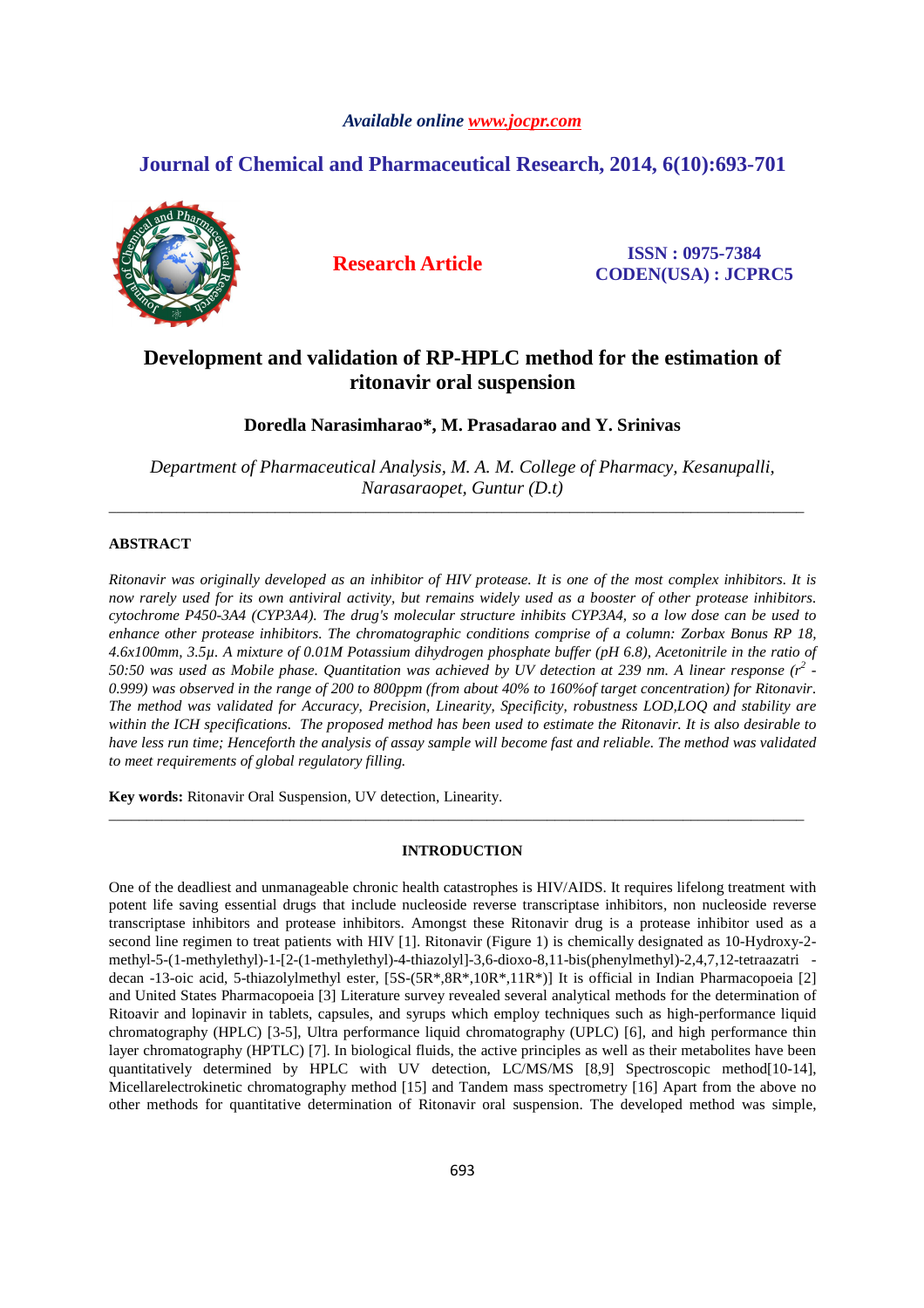precise, specific and accurate. The statistical analysis proved that method is reproducible and selective for the analysis of Ritonavir in bulk drug and its oral suspension.

*\_\_\_\_\_\_\_\_\_\_\_\_\_\_\_\_\_\_\_\_\_\_\_\_\_\_\_\_\_\_\_\_\_\_\_\_\_\_\_\_\_\_\_\_\_\_\_\_\_\_\_\_\_\_\_\_\_\_\_\_\_\_\_\_\_\_\_\_\_\_\_\_\_\_\_\_\_\_*

## **EXPERIMENTAL SECTION**

## **Instruments and reagents**

An analytically pure sample of Ritonavir was procured as gift sample from Matrix laboratories (Hyderabad, India). Analytical HPLC grade Acetonitrile, Water -Millipore water from Merck, Photassium dihydrogen phosphate AR Grade from Chem India was used as solvent for dilution. HPLC Agilent 1200 infinity series with PDA Array Detector with OPEN LAB software was used. Ritonavir oral suspension 400mg/5mL was procured from local pharmacy.

#### **Selection of chromatographic method**

Proper selection of the method depends upon the nature of the sample, molecular weight and the solubility. Reverse phase chromatography technique was selected for initial separations from the knowledge of properties of the compounds.

## **CHROMATOGRAPHIC CONDITIONS**

The HPLC system used was HPLC Agilent 1200 infinity series with PDA Array Detector. A ZORBAX BONUS RP 18 column 3.5µ 4.6x100mm was used at ambient temperature. Separation was achieved using a mobile phase consisting of the mixture 0.01M Phosphate buffer (pH 6.8), Acetonitrile in the ratios of 50:50 v/v. pH of solutions were measured using a Crison Model. The detection wavelength was set at 239 nm. The flow rate was 1.0 ml/min. Data analysis was carried out using open lab software. The standard optimized chromatogram was show in fig 2.

## **Buffer preparation: (0.01M Potassium dihydrogen phosphate buffer)**

Dissolved 1.3g of Potassium dihydrogen phosphate in 1000ml of milliQ water and adjusted pH to  $6.8 \pm 0.05$  With NaOH solution.

## **Mobile Phase:**

Mixed buffer and Acetonitrile in the ratio of 50:50v/v respectively and degassed.

#### **Standard preparation:**

Weighed accurately and transferred about 100mg of Ritonavir working standard, into 200mlvolumetric flask. Added about 170ml of diluent and sonicated to dissolve. Made up to the volume with diluent and mixed well. Take above solution 10 ml in 50 ml volumetric flask dilute up to mark with diluent (200ppm). Mix well and filter through 0.45µm filter.

#### **Sample preparation:**

Accurately transferred 1.25 mL of Ritonavir oral suspension 400mg/5mL (100mg) transferred in to 200ml volumetric flask. Added 170 mL of diluent and sonicated for 20minutes with intermittent shaking in cold water, made up to the volume with diluent and mixed well. Take above solution 10 ml in 50 ml volumetric flask dilute up to mark with diluent (200ppm). Filtered the solution through  $0.45 \mu m$  PVDF membrane filter.

#### **Assay procedure:**

Separately inject equal volumes (about  $10 \mu L$ ) of diluents as blank, standard preparation and sample preparations in to the chromatograms and measure the peak area responses for the analyte peaks and calculate the %Assay. The sample chromatogram was shown in fig 3 and the assay values are reported in table 1.

# **METHOD VALIDATION (17-19)**

## **System suitability testing:**

System suitability testing is an integral part of many analytical procedures. The tests are based on the concept that the equipment, electronics, analytical operations and samples to be analyzed constitute an integral system that can be evaluated as such. System suitability test parameters to be established for a particular procedure depend on the type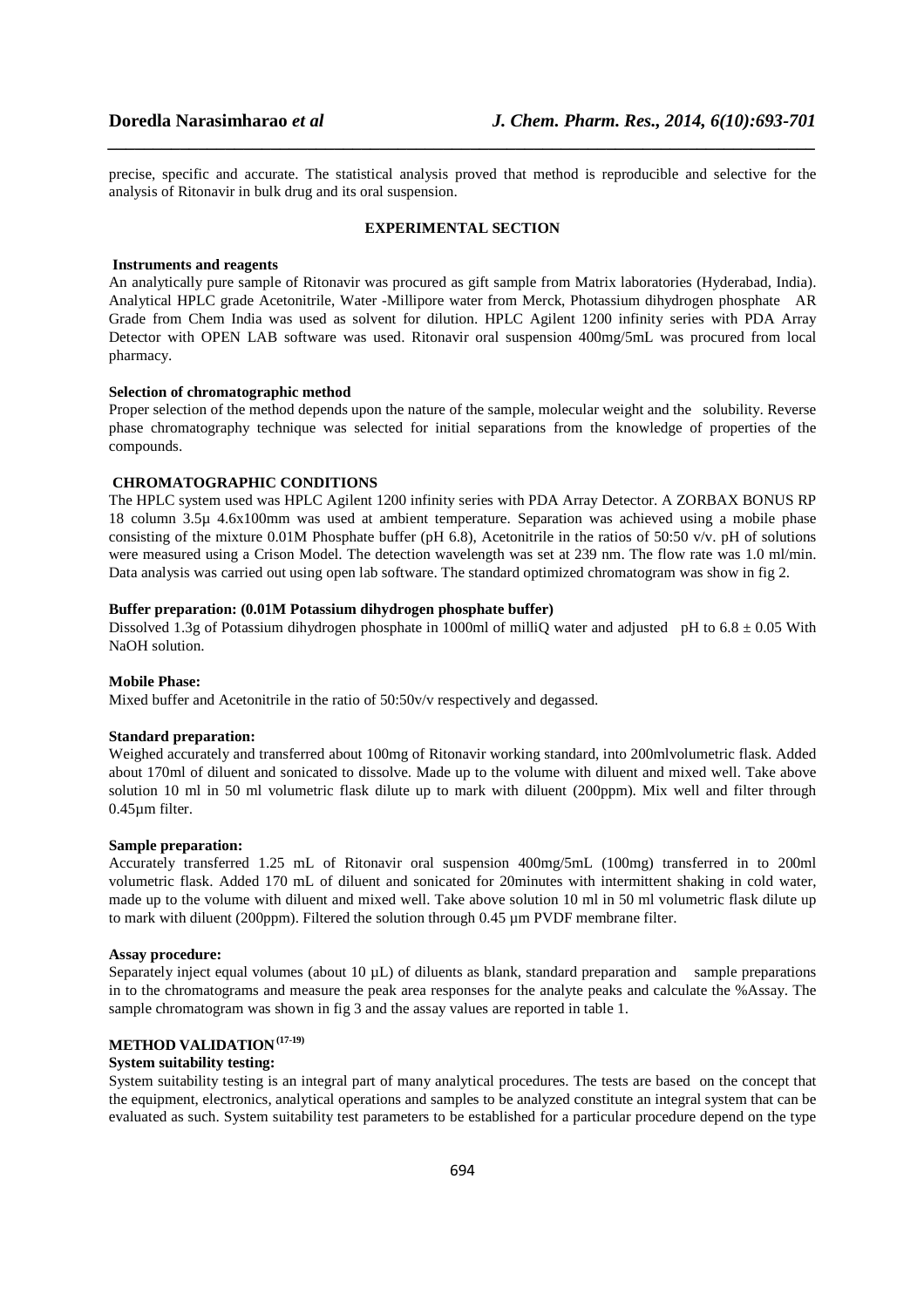of procedure being validated and the parameters like tailing factor, retention time, theoretical plates per unit, resolution factor are determined and the results are tabulated in table 2

*\_\_\_\_\_\_\_\_\_\_\_\_\_\_\_\_\_\_\_\_\_\_\_\_\_\_\_\_\_\_\_\_\_\_\_\_\_\_\_\_\_\_\_\_\_\_\_\_\_\_\_\_\_\_\_\_\_\_\_\_\_\_\_\_\_\_\_\_\_\_\_\_\_\_\_\_\_\_*

#### **Accuracy:**

A known quantity of the pure drug was added along with placebo to prepare samples at the level of 50%, 100%, 150%, of the target concentration in triplicate. The contents were determined from the respective chromatograms. The concentration of the drug product in the solution was determined using assay method. The % RSD, mean recoveries was calculated, which shows that method is accurate. The results obtained are tabulated in table 3.

## **System Precision**

Weighed accurately and transferred about 100mg of Ritonavir working standard, into 200ml volumetric flask. Added about 170ml of diluent and sonicated to dissolve. Made up to the volume with diluent and mixed well. solution preparation was injected six times into the chromatograph and Chromatograms were recorded. The results obtained are tabulated in table 4.

## **Method precision:**

The precision of the method (repeatability) was investigated by performing six determinations of the same batch of product of known concentration The resulting data are provided in Tables 5 which shows that the repeatability

#### **Specificity:**

Specificity is the ability to assess unequivocally the analyte in the presence of components that might be expected to be present, such as impurities, and matrix components. Diluent, placebo, standard solution, and sample solution were separately injected into the HPLC system. Ritonavir peaks were examined not affected by diluent and placebo.The results observed are tabulated in table 6.and in figure 4 and 5.

## **Linearity:**

Weighed accurately and transferred about 100mg of Ritonavir standard, into 100mlvolumetric flask. Added 70 mL of diluent and sonicated for 20 minutes with intermittent shaking in cold water, made up to the volume with diluent and mixed well. Then from the above solution take 4, 6,8,10,12,14,16 ml of the solution and make up the volume to 20 ml with diluents to get the concentrations of 200,300,400,500,600,700 and 800 µg/ml respectively. The solution was injected into the chromatograph. The area of Ritonavir was recorded for each level and correlation coefficient was calculated. A graph of **Concentration** (ppm) was plotted on X-axis and **Area** on Y-axis. The results are reported in table 7 and figure 6.

## **LIMIT OF DETECTION**

Pipette 1mL of 10µg/ml solution into a 10 ml of volumetric flask and dilute up to the mark with diluent. Pipette 1mL of 10µg/ml solution into a 10 ml of volumetric flask and dilute up to the mark with diluent. Further pipette 0.8mL of above diluted solution into a 10 ml of volumetric flask and dilute up to the mark with diluents. The results are tabulated in table 8.

## **LIMIT OF QUANTIFICATION**

Pipette 1mL of 10µg/ml solution into a 10 ml of volumetric flask and dilute up to the mark with diluent.Pipette 1mL of 10µg/ml solution into a 10 ml of volumetric flask and dilute up to the mark with diluent. Further pipette 2.5mL of above diluted solution into a 10 ml of volumetric flask and dilute up to the mark with diluent. The results are tabulated in table 9.

## **Stability of solutions**

## **a) Bench top stability of standard and sample Solutions:**

A study to establish the stability of standard and sample solutions on bench top was conducted for 24 hours. The similarity factor for standard solution and % assay for sample solutions were estimated at initial and after 24 hours against freshly prepared standard solution.The difference in % assay of sample solutions between initial and after 24 hours was calculated and the similarity factor of Ritonavir in standard solution was calculated after 24 hours. The results are tabulated in table 10.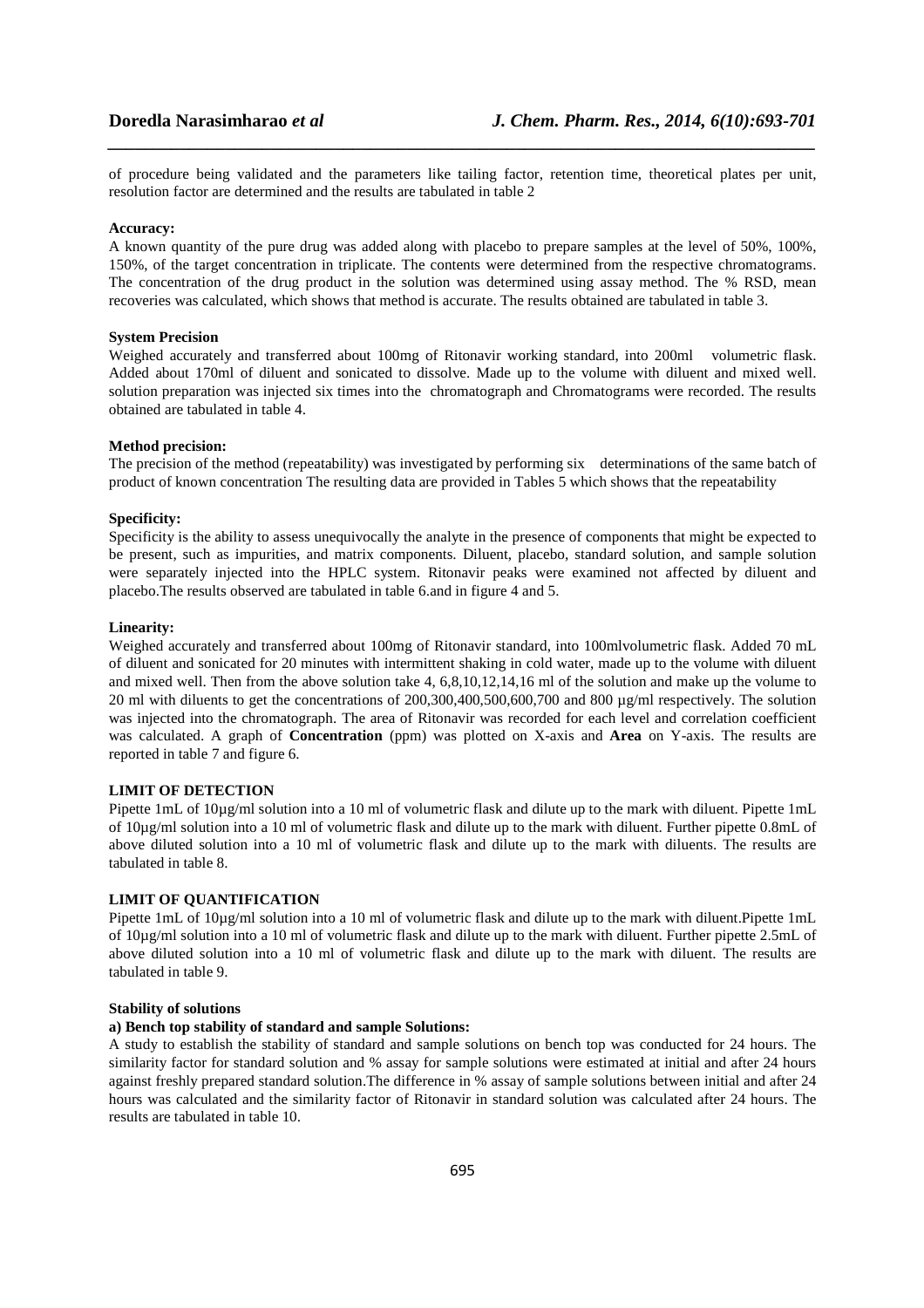## **b) Bench top stability of mobile phase**

A study to establish the stability of mobile phase on bench top was conducted for 5 days. The system suitability was performed as per the test method by using the same mobile phase on different days (initial, after 2 days and 5 days) and areas were recorded. The results obtained are tabulated in table 11.

*\_\_\_\_\_\_\_\_\_\_\_\_\_\_\_\_\_\_\_\_\_\_\_\_\_\_\_\_\_\_\_\_\_\_\_\_\_\_\_\_\_\_\_\_\_\_\_\_\_\_\_\_\_\_\_\_\_\_\_\_\_\_\_\_\_\_\_\_\_\_\_\_\_\_\_\_\_\_*

## **Robustness:**

The robustness of an analytical method is a measure of its capacity to remain unaffected by small but deliberate variations in method parameters and provides an indication of its reliability during normal usage. The standard solution and sample solution were injected into the chromatograph at varied conditions of flow, column temperature and mobile phase ratio.

## **a)Change in flow rate:**

Standard solution preparation was injected 5 times into the chromatograph at different flow rate  $(\pm 0.1 \text{ mL/min})$  i.e., at 0.9 mL/min and 1.1 mL/min respectively and chromatograms were recorded. The results are tabulated in table 12.

## **b) Change in column temperature form 25°C**

Standard solution preparation was injected 5 times into the chromatograph at different column temperature  $(\pm 5\%)$ i.e., at 20°C and 30°C respectively and chromatograms were recorded. The results are tabulated in table 13.

## **c) Change in mobile phase pH:**

Standard solution preparation was injected 5 times into the chromatograph at different pH i.e., at 6.6 and 6.9 respectively and chromatograms were recorded. The results are tabulated in table 14.

## **RESULTS AND DISCUSSION**



**Fig 1: Chemical Structure of Ritanovir** 

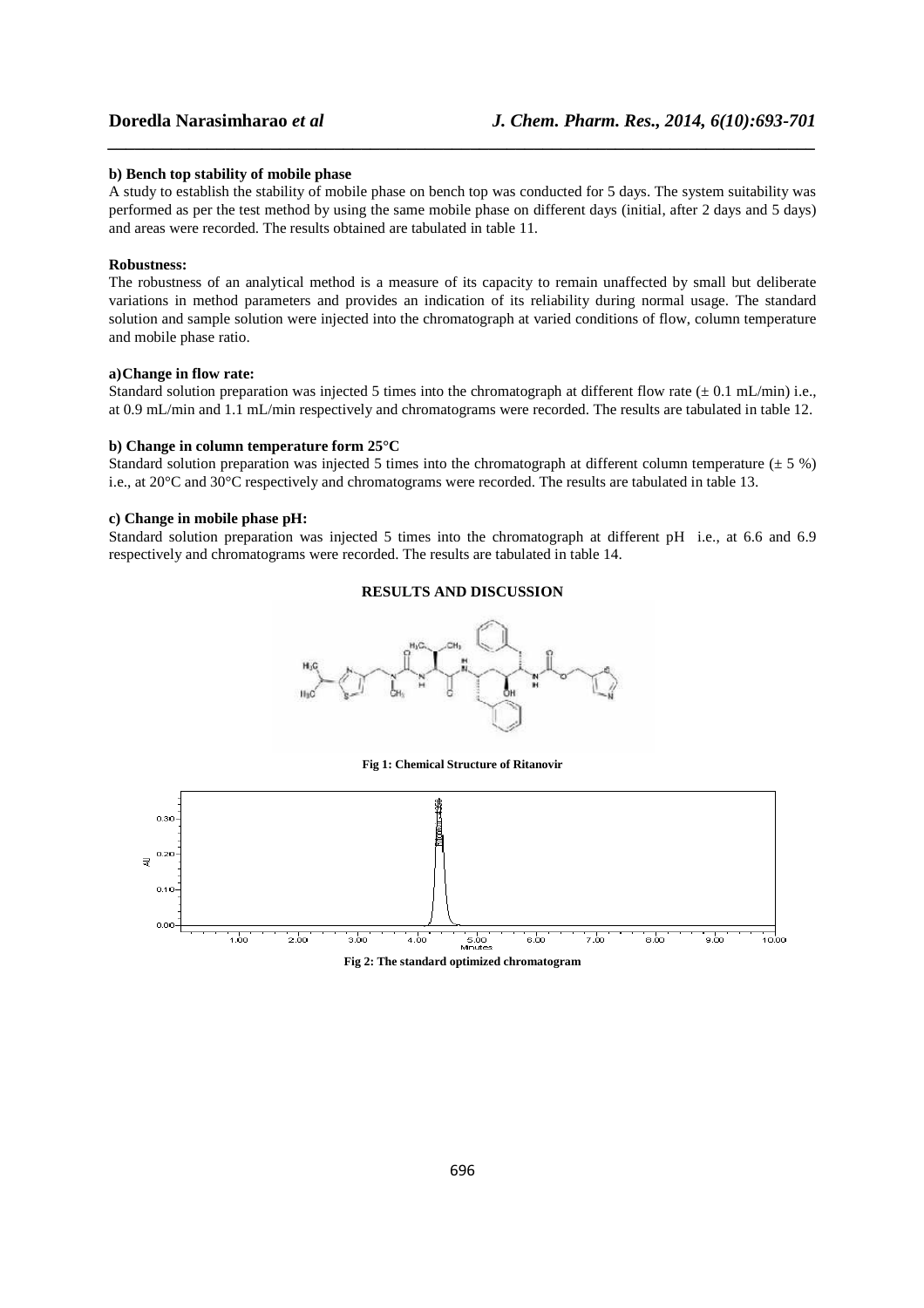

*\_\_\_\_\_\_\_\_\_\_\_\_\_\_\_\_\_\_\_\_\_\_\_\_\_\_\_\_\_\_\_\_\_\_\_\_\_\_\_\_\_\_\_\_\_\_\_\_\_\_\_\_\_\_\_\_\_\_\_\_\_\_\_\_\_\_\_\_\_\_\_\_\_\_\_\_\_\_*

**Table 1: Result of Assay** 

| SL.No | Drug taken in the % level | Amount added in ug | Amount found in ug | %recovered | %Mean recovery | %RSD |
|-------|---------------------------|--------------------|--------------------|------------|----------------|------|
|       | 100                       | 100.8              | 100.15             | 100.1      |                |      |
|       | 100                       | 100.2              | 99.80              | 99.8       | 99.9           | 0.2  |
|       | 100                       | 100.7              | 99.96              | 99.9       |                |      |

## **Table 2: System suitability testing**

Peak Table

| Peak Name: Ritonavir |                 |       |                  |           |           |         |  |
|----------------------|-----------------|-------|------------------|-----------|-----------|---------|--|
|                      | SampleName      | ∀iall | <b>Injection</b> | Peak Name | <b>RT</b> | Area.   |  |
| 1                    | <b>STANADRD</b> | 1 O1  |                  | Ritonavir | 4.358     | 3388949 |  |
| $\mathbf{z}$         | <b>STANADRD</b> | 1 O1  | $\mathbf{z}$     | Ritonavir | 4.332     | 3387682 |  |
| з                    | <b>STANADRD</b> | 101   | э                | Ritonavir | 4.339     | 3424050 |  |
| 4                    | <b>STANADRD</b> | 1 O1  | 4                | Ritonavir | 4.336     | 3394325 |  |
| 5                    | <b>STANADRD</b> | 1 O1  | 5.               | Ritonavir | 4.347     | 3402068 |  |
| 6                    | <b>STANADRD</b> | 101   | 6                | Ritonavir | 4.346     | 3398582 |  |
| Mean                 |                 |       |                  |           | 4.343     | 3399276 |  |
| % RSD                |                 |       |                  |           | 0.2       | 0.4     |  |

## **Table 3 Results of Recovery**

| Sample No. | % Level (about) | "m"<br>Added | "ml"<br>recovered | % Recovery | Mean % Recovery | $%$ RSD |
|------------|-----------------|--------------|-------------------|------------|-----------------|---------|
|            |                 | 50.12        | 50.20             | 100.2      |                 |         |
| 2          | 50%             | 50.06        | 50.15             | 100.2      | 100.1           | 0.2     |
| 3          |                 | 50.13        | 50.02             | 99.8       |                 |         |
|            |                 | 100.08       | 100.15            | 100.1      |                 |         |
| 2          | 100%            | 100.02       | 99.80             | 99.8       | 99.9            | 0.2     |
| 3          |                 | 100.07       | 99.96             | 99.9       |                 |         |
|            |                 | 150.03       | 149.94            | 99.9       |                 |         |
| 2          | 150%            | 149.98       | 149.20            | 99.5       | 99.7            | 0.2     |
| 3          |                 | 150.08       | 149.52            | 99.6       |                 |         |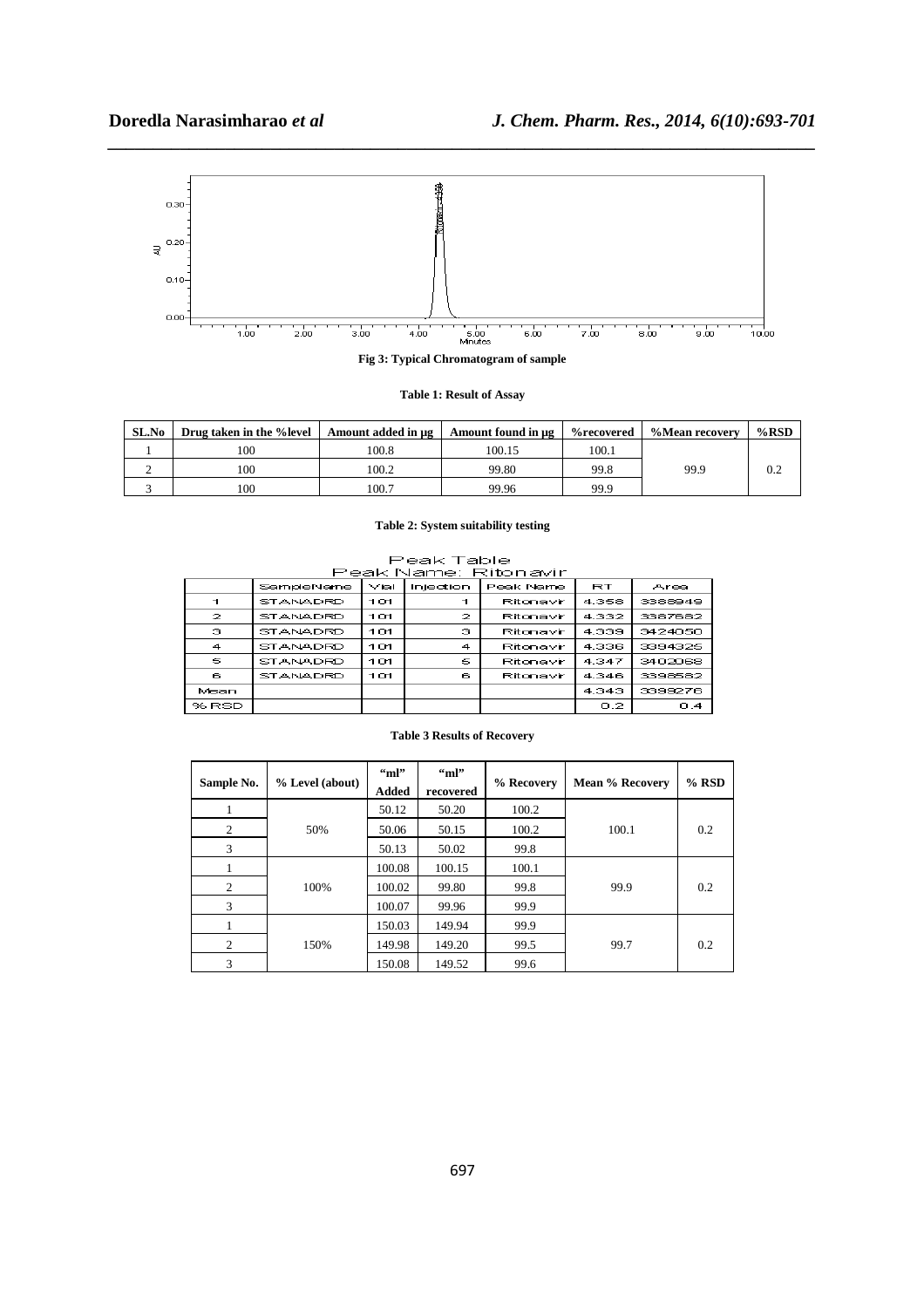## **Table 4: Results of System Precision**

*\_\_\_\_\_\_\_\_\_\_\_\_\_\_\_\_\_\_\_\_\_\_\_\_\_\_\_\_\_\_\_\_\_\_\_\_\_\_\_\_\_\_\_\_\_\_\_\_\_\_\_\_\_\_\_\_\_\_\_\_\_\_\_\_\_\_\_\_\_\_\_\_\_\_\_\_\_\_*

| <b>Injection Number</b> | Peak area |
|-------------------------|-----------|
|                         | 3388949   |
| 2                       | 3387682   |
| 3                       | 3424050   |
|                         | 3394325   |
| 5                       | 3402068   |
| 6                       | 3398582   |
| Mean                    | 3399276   |
| % RSD                   | 0.4       |

## **Table 5 Results for Method Precision**

| <b>Sample Number</b> | % Assay |
|----------------------|---------|
|                      | 98.2    |
| 2                    | 98.1    |
| 3                    | 98.5    |
|                      | 99.4    |
| 5                    | 97.7    |
| 6                    | 97.9    |
| Mean                 | 98.3    |
| % RSD                | 0.5     |

## **Table6 -Results of Placebo Interference**

| <b>Preparation</b>   Peak found at RT of analyte (Yes/No) |
|-----------------------------------------------------------|
| N٥                                                        |
| N٥                                                        |



**Fig 4: Typical Chromatogram of Placebo**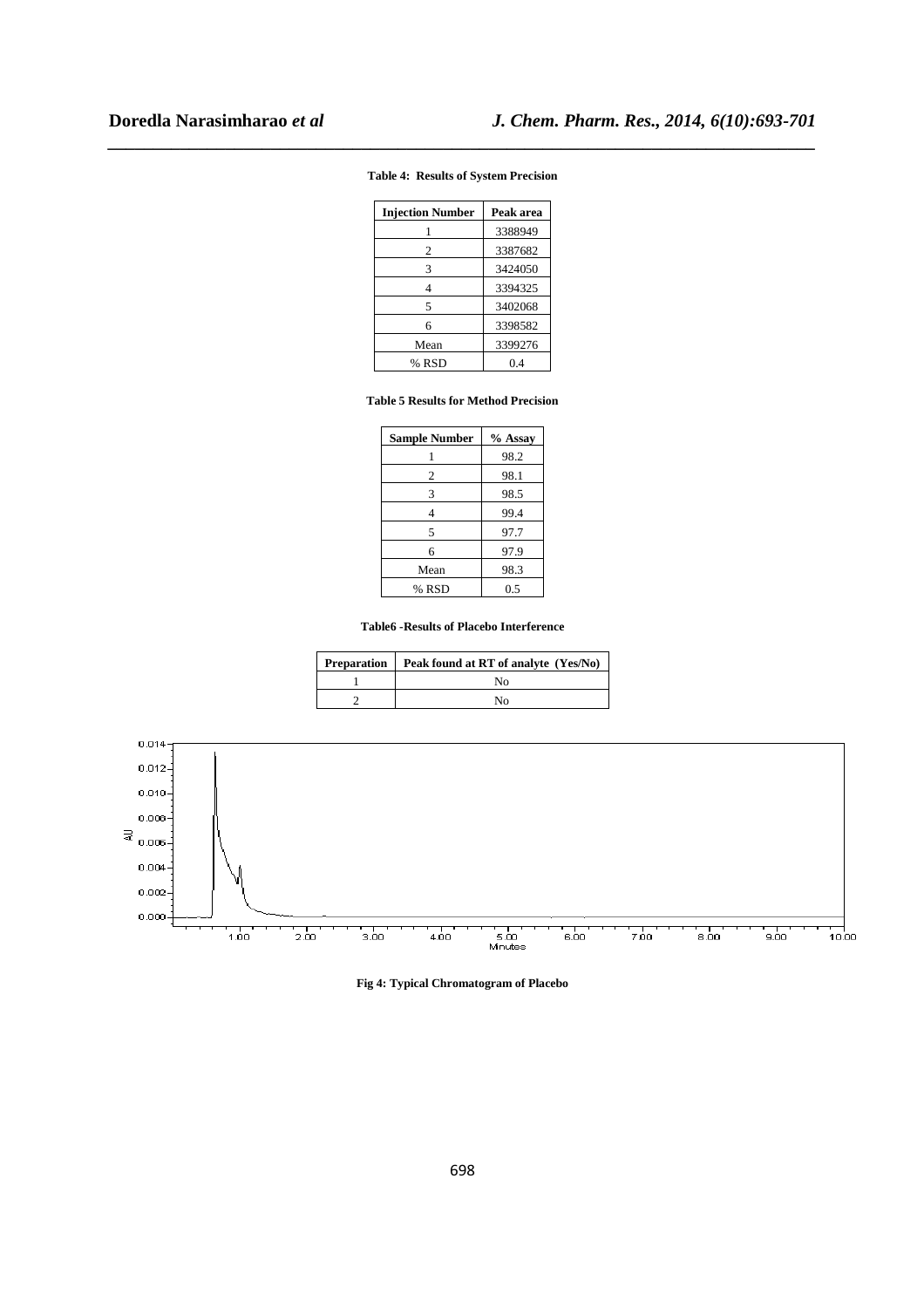

**Fig 5: Typical Chromatogram of Blank** 

**Table 7: Linearity Data** 

| Solution | Dil.From stock | Percentage | Concentration( $\mu$ g/ml) | Area    |
|----------|----------------|------------|----------------------------|---------|
|          | 4ml in 20ml    | 40         | 200                        | 1355584 |
| 2        | 6ml in 20ml    | 60         | 300                        | 2053915 |
| 3        | 8ml in 20ml    | 80         | 400                        | 2711167 |
|          | 10ml in 20ml   | 100        | 500                        | 3388949 |
| 5        | 12ml in20ml    | 120        | 600                        | 4063500 |
|          | 14ml in 20ml   | 140        | 700                        | 4759774 |
|          | 16ml in 20ml   | 160        | 800                        | 5422334 |



**Figure 6: Linearity Plot of Ritonavir** 

|  |  |  | <b>Table 8: Limit of Detection</b> |
|--|--|--|------------------------------------|
|--|--|--|------------------------------------|

| Component | Working conc. (µg/ml)   LOD Conc. (µl/ml)   Signal To Noise Ratio |       |     |
|-----------|-------------------------------------------------------------------|-------|-----|
| Ritonavir | 0.08                                                              | 0.024 | 2.0 |

## **Table 9: Limit of Quantification:**

|           | Component   Working conc. (µg/ml)   LOO Conc. (µl/ml)   Signal To Noise Ratio |      |  |
|-----------|-------------------------------------------------------------------------------|------|--|
| Ritonavir |                                                                               | 0.07 |  |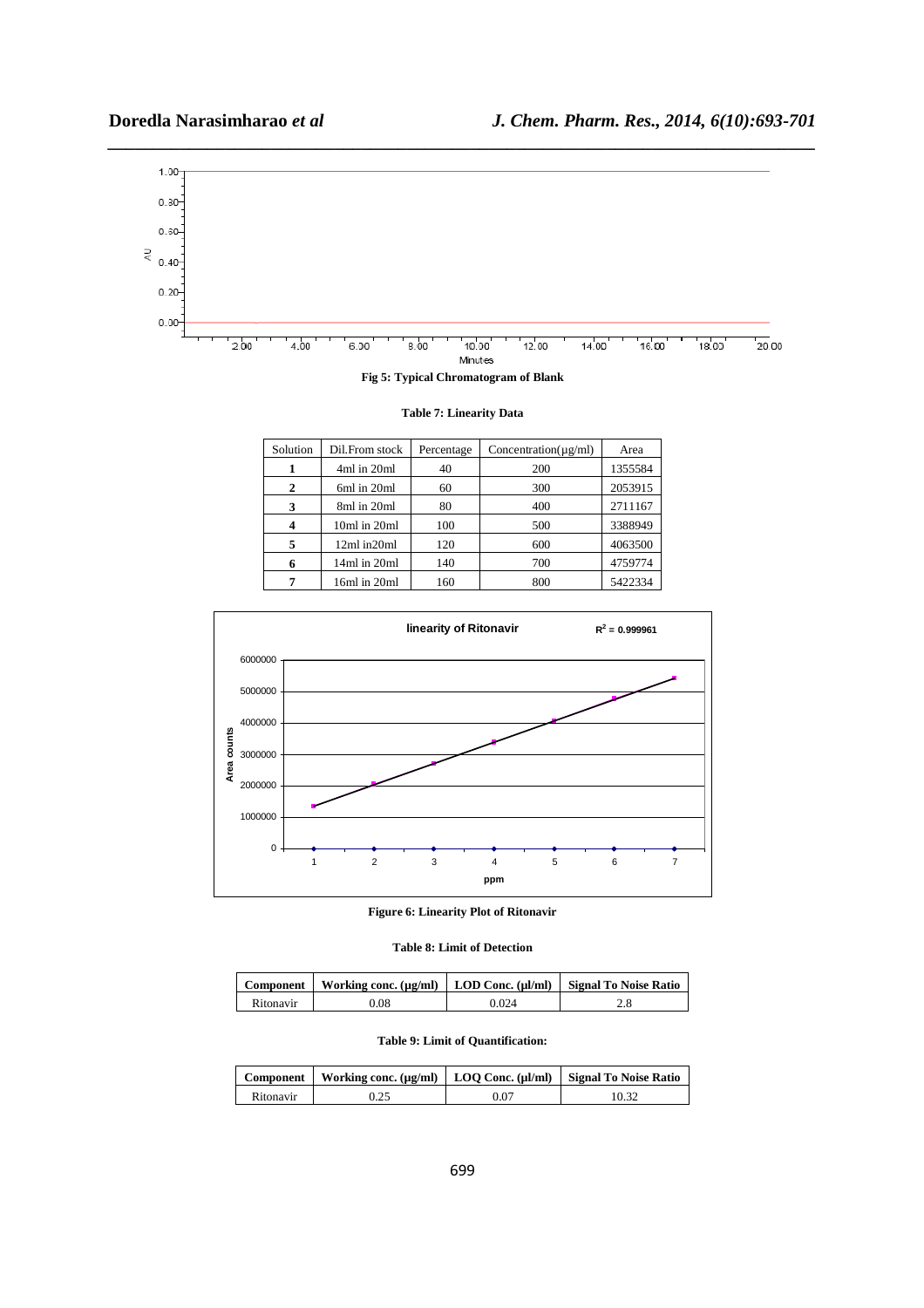| <b>Time in Hours</b> | <b>Similarity factor</b> |          | $%$ Assav | Difference from initial |          |
|----------------------|--------------------------|----------|-----------|-------------------------|----------|
|                      | of Standard              | Sample-1 | Sample-2  | Sample-1                | Sample-2 |
| Initial              | NΑ                       | 98.7     | 99.3      | NA                      | NA       |
| 24                   | .01                      | 99.3     | 99.7      | 0.6                     | 0.4      |

#### **Table 10: Results of Bench top Stability for Standard and Sample solutions**

*\_\_\_\_\_\_\_\_\_\_\_\_\_\_\_\_\_\_\_\_\_\_\_\_\_\_\_\_\_\_\_\_\_\_\_\_\_\_\_\_\_\_\_\_\_\_\_\_\_\_\_\_\_\_\_\_\_\_\_\_\_\_\_\_\_\_\_\_\_\_\_\_\_\_\_\_\_\_*

#### **Table 11: Results of Mobile Phase Stability on Bench top**

| <b>System suitability</b><br><b>Parameters</b>                                   |                | <b>Observed value</b> |        |  |
|----------------------------------------------------------------------------------|----------------|-----------------------|--------|--|
|                                                                                  |                | After                 | After  |  |
|                                                                                  | <b>Initial</b> | 2 day                 | 5 days |  |
| The %RSD for Ritonavir peak areas from five injections of standard solution      | 0.7            | 0.7                   | 0.9    |  |
| The tailing factor for Ritonavir peak from the chromatogram of Standard solution |                |                       | 12     |  |

#### **Table 12: Results of Robustness-Change in Flow rate from 1 mL/min**

|                                                                                  |        | <b>Observed value with Flow Rate</b> |        |  |
|----------------------------------------------------------------------------------|--------|--------------------------------------|--------|--|
| <b>System suitability</b><br><b>Parameters</b>                                   | 0.9    |                                      |        |  |
|                                                                                  | mL/min | mL/min                               | mL/min |  |
| The %RSD for Ritonavir peak areas from five injections of standard solution      | 0.5    | 0.4                                  | 0.7    |  |
| The tailing factor for Ritonavir peak from the chromatogram of Standard solution |        |                                      |        |  |

## **Table 13: Results of Robustness-Change in Column Temperature from 30°C**

| <b>System suitability</b>                                                        | <b>Observed value with Column oven Temperature</b> |               |      |  |
|----------------------------------------------------------------------------------|----------------------------------------------------|---------------|------|--|
| <b>Parameters</b>                                                                | $20^{\circ}$ C                                     | $25^{\circ}C$ | 30°C |  |
| The %RSD for Ritonavir peak areas from five injections of standard solution      | 06                                                 | (0.4)         | 0.5  |  |
| The tailing factor for Ritonavir peak from the chromatogram of Standard solution |                                                    |               |      |  |

#### **Table 14: Results of Robustness-Change in Mobile Phase pH from 6.7**

| <b>System suitability</b>                                                         | <b>Observed value with buffer</b> |        |        |
|-----------------------------------------------------------------------------------|-----------------------------------|--------|--------|
| <b>Parameters</b>                                                                 | pH 6.6                            | pH 6.8 | pH 6.9 |
| The %RSD for Ritonavir peak areas from five injections of standard solution       | 0.5                               | 0.5    | 0.6    |
| The tailing factor form Ritonavir peak from the chromatogram of Standard solution |                                   |        |        |

## **CONCLUSION**

 Ritonavir was originally developed as an inhibitor of HIV protease. On literature survey it was found that HPLC, Colorimetric, Spectroflourimetry & UV methods were reported for the estimation of Ritonavir in its formulations. A simple and sensitive Spectrophotometric method has been described for the assay of Ritonavir either in pure form or in pharmaceutical Liquid dosage form, Absorption maxima of Ritonavir were found to be at 254nm. RP –HPLC method was reported for estimation of Ritonavir. In view of the need for a suitable method for routine analysis of Ritonavir for its assay with less solvent consumption, high resolution, more sensitive, and reduced run time an attempts were being made to develop simple, precise and accurate method by using Reverse Phase High Performance Liquid Chromatography. RP-HPLC method for estimation of Ritonavir is developed and validated for various parameters as per ICH guidelines. The system suitability parameters proved that the proposed method is suitable for estimation of Ritonavir. Good agreement was seen in the estimation results of pharmaceutical formulation for its assay by developed method. Hence it can be concluded that the proposed method was a good approach for obtaining reliable results and found to be suitable for the routine analysis of Ritonavir.